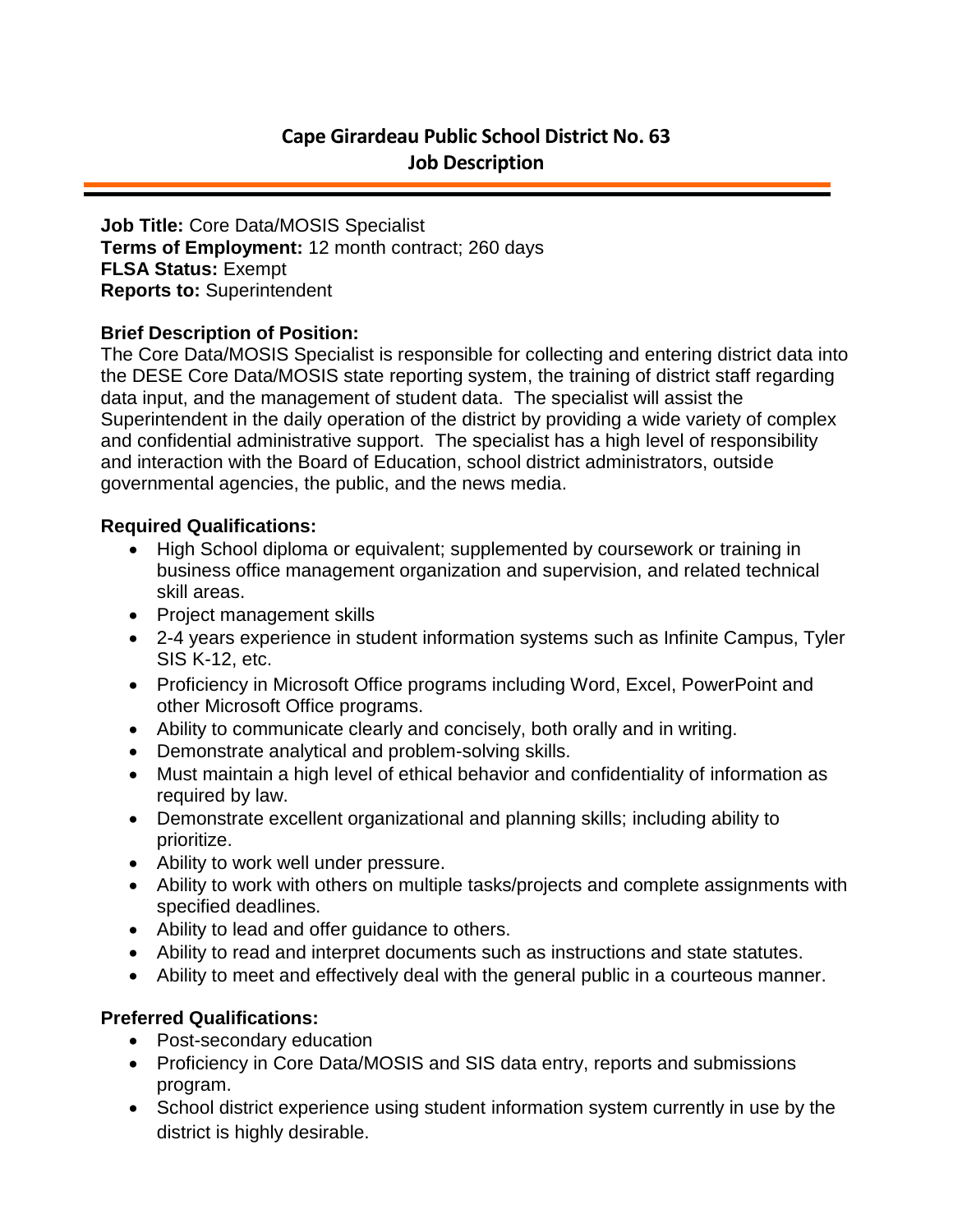# **Essential Duties and Responsibilities:**

- Coordinate the compilation and submission of student and district data to DESE through the Core Data and MOSIS collection system.
- Maintain information to complete timely state reporting through MOSIS to ensure proper levels of state and federal funding based on Core Data submissions.
- Research and remain up-to-date with changes and new developments in state reporting.
- Report changes in DESE rules to district administrators, principals and staff.
- Supervise and train building-level staff to ensure SIS data is entered correctly and in a timely manner for state reporting.
- Work with administrators and other staff as related to Core Data/MOSIS.
- Determine causes of error messages and state level violations within MOSIS and SIS data and correct accordingly.
- Work closely with assistant superintendents on state reporting issues.
- Alert appropriate administrator(s) of data findings that may adversely affect the district APR.
- Assist in projections of enrollment, attendance, etc., requiring adjustment of variables.
- Provide data and reports for various departments, schools and outside agencies.
- Manage DESE user accounts and permissions.
- Participate in professional development regarding Core Data/MOSIS.
- Supports the Superintendent and the Board of Education for the purpose of providing assistance with their functions and responsibilities.
- Compiles data from a wide variety of diversified sources (e.g. staff, Board members, community organizations, legislature, government agencies, etc.) for the purpose of preparing reports, making recommendations; and/or preparing information for superintendent and school board.
- Researches a variety of topics (e.g. current practices, policies, education codes, board agenda items, parental complaints, legal updates, etc.) for the purpose of providing information and/or recommendations and/or addressing a variety of administrative requirements.
- Coordinates and schedules a wide variety of projects, activities and/or events for the Superintendent and the Board (e.g. board agenda, meetings, appointments, receptions, luncheons, workshops, travel/accommodations, etc.) for the purpose of making necessary arrangements for the Superintendent, other administrators and/or board members.
- Prepares and maintains a wide variety of complex manual and electronic documents, files and records (e.g. correspondence, agendas, minutes, event programs, bulletins, reports, legislative information, databases, etc.) for the purpose of providing up-to-date information and/or historical reference in accordance with board policy and legal requirements.
- Monitors a variety of activities on behalf of the Superintendent and the Board of Education (e.g. procedures, policy statements, public relations issues, meeting arrangements, account balances, etc.)
- Participates in a variety of meetings, workshops, and/or trainings for the purpose of providing or receiving information, recording minutes, and supporting the needs of the attendees.